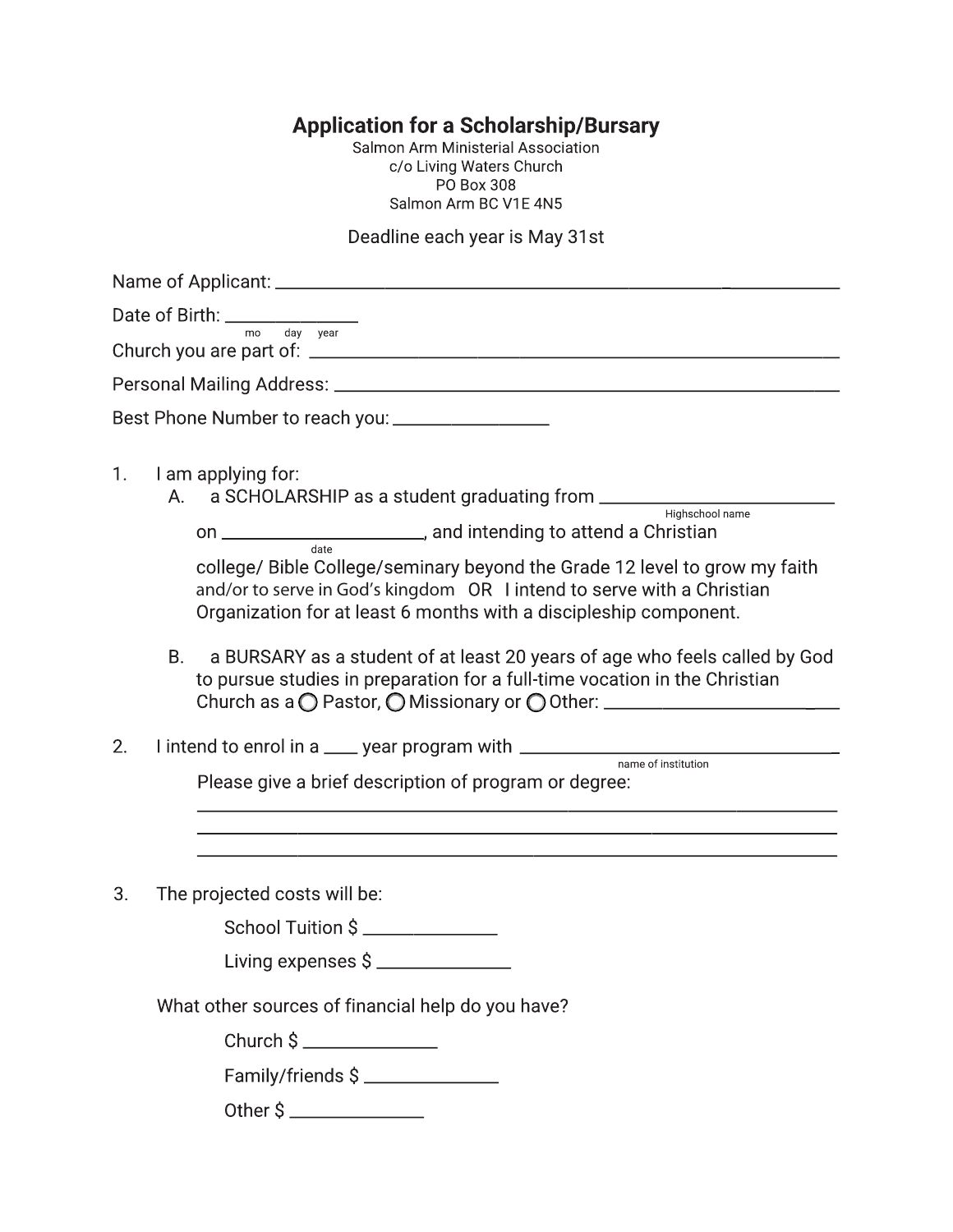Are there any unique reasons why you need financial assistance ? If so please explain why:

\_\_\_\_\_\_\_\_\_\_\_\_\_\_\_\_\_\_\_\_\_\_\_\_\_\_\_\_\_\_\_\_\_\_\_\_\_\_\_\_\_\_\_\_\_\_\_\_\_\_\_\_\_\_\_\_\_\_\_\_\_\_\_\_\_\_\_\_\_\_\_\_\_\_\_ \_\_\_\_\_\_\_\_\_\_\_\_\_\_\_\_\_\_\_\_\_\_\_\_\_\_\_\_\_\_\_\_\_\_\_\_\_\_\_\_\_\_\_\_\_\_\_\_\_\_\_\_\_\_\_\_\_\_\_\_\_\_\_\_\_\_\_\_\_\_\_\_\_\_\_ \_\_\_\_\_\_\_\_\_\_\_\_\_\_\_\_\_\_\_\_\_\_\_\_\_\_\_\_\_\_\_\_\_\_\_\_\_\_\_\_\_\_\_\_\_\_\_\_\_\_\_\_\_\_\_\_\_\_\_\_\_\_\_\_\_\_\_\_\_\_\_\_\_\_\_

| 4. | On a separate piece of paper write a one page summary telling us a bit about           |
|----|----------------------------------------------------------------------------------------|
|    | yourself, your testimony, involvement with your church and how you think this          |
|    | program will benefit you as a Christian and in fulfilling God's plans for your future. |
|    | Share what your future plans and goals are at this time. If you are applying for a     |
|    | Bursary, tell us how you believe you were called to the ministry.                      |

- 5. Please arrange for a letter of reference to be emailed/mailed by your Pastor\_\_\_\_\_\_\_\_\_\_\_\_\_\_\_\_\_\_\_\_\_\_\_\_ or from the officers of your church (a member of the Salmon Arm Ministerial Association) where you are a regular worshipper to [david@livingwaterschurch.ca](mailto:david@livingwaterschurch.ca) or to the address at the top of the form.
- 6. I understand that if I am granted a Scholarship/Bursary it will be paid, on my behalf, directly to the Institution where I am registered, and I accept responsibility for arranging a written confirmation to the Ministerial Association of my being registered. The amount of the award is at the discretion of the Ministerial.
- 7. I understand that if I am granted a Scholarship or Bursary to pursue a full-time church vocation, it must be claimed by March 31 of the year immediately following or I will forfeit same. (An extension may be granted at the discretion of the Executive upon receipt of request and an explanation of sufficient cause.)
- 8. I understand that I am eligible to be awarded a maximum of \$1000 of financial help from the ministerial.
- 9. I understand that on completion of my first year of studies/ministry training I will provide a report of at least half a page to the Ministerial of my experience and its impact on me as a result of these studies/this ministry.

| <b>Signature of Applicant</b> |  |
|-------------------------------|--|
|                               |  |

Signature of Pastor/Church Officer \_\_\_\_\_\_\_\_\_\_\_\_\_\_\_\_\_\_\_\_\_\_\_\_\_ Date \_\_\_\_\_\_\_\_\_\_\_\_\_\_

Revised Sept 2021